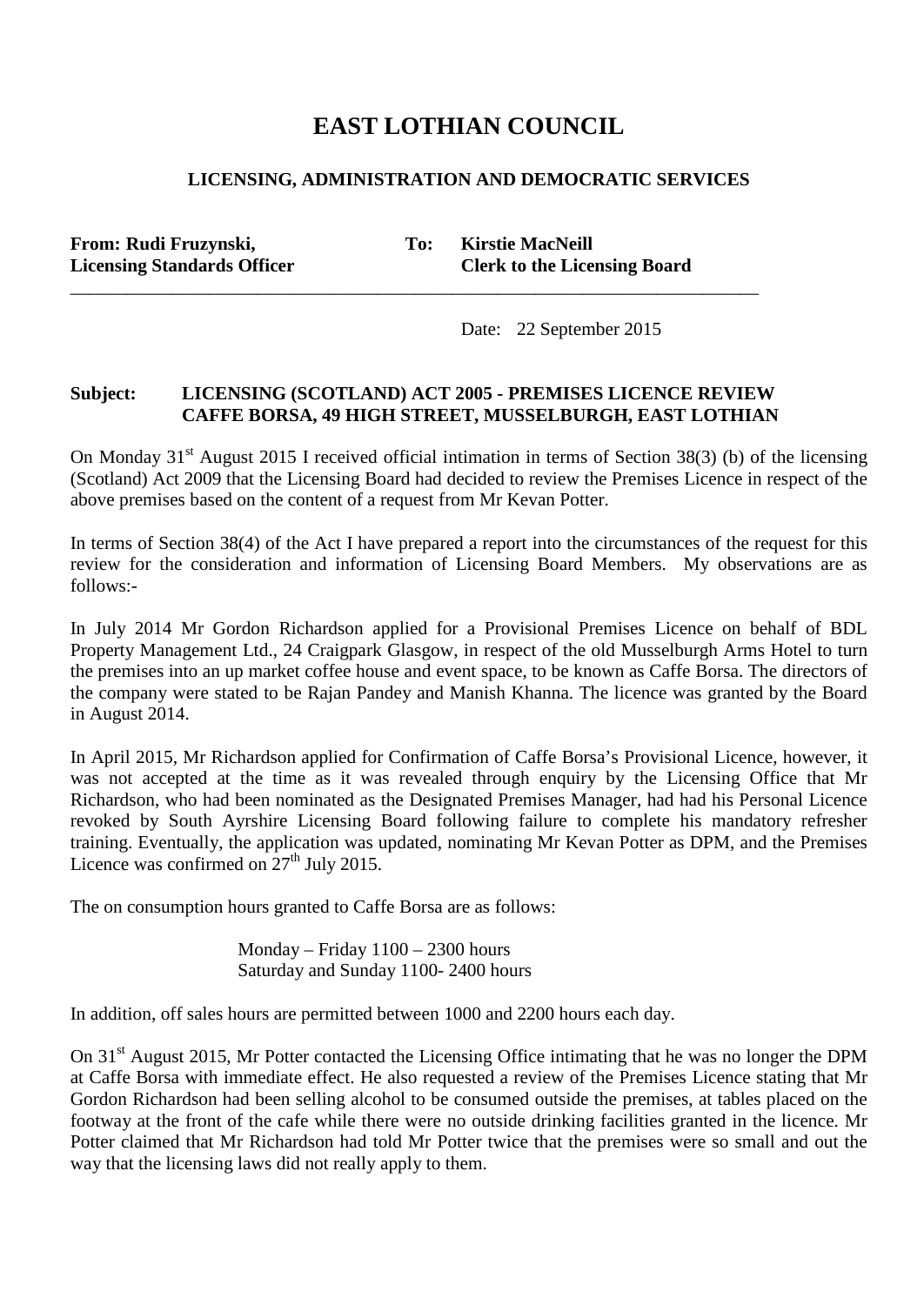I can confirm that the original Provisional Licence application, submitted by Mr Richardson, included a reference in the Operating Plan to requiring outdoor drinking facilities, but outside area was shown in the Layout Plan. As such, I contacted Mr Richardson on  $11<sup>th</sup>$  July 2014 and asked for clarification on this point. He responded that it was the intention to apply for 4 tables against the front elevation wall with two seats at each. Mr Richardson enquired if a separate application should be submitted to the Transportation Department or was it something that would be considered by the Board. Full guidance was provided that outside areas on the public concourse are applied for separately to both the Licensing Board and Transportation. On 23<sup>rd</sup> July, Mr Richardson emailed me and asked that the request for an outside drinking area be removed and that he would deal with it at a later stage.

Following Mr Potter's request for a review, I contacted him that day by telephone and asked him for a statement fully outlining the nature of the circumstances surrounding his employment at Caffe Borsa and the reasons for his request for a Premises Licence review. This was sent to the LSO on 20<sup>th</sup> September. The statement is included as an appendix to my report.

On 31<sup>st</sup> August 2015, I spoke to Mr Keith Scott, Transportation Department, East Lothian Council and informed him that there was an allegation that Caffe Borsa was permitting the use of tables and chairs on the public footpath outside the premises. He confirmed that no council permit had been granted for such practice and that he would call at the premises and check on the situation.

At 1430 hours that same afternoon, Constable Heather Bowsher and I called at Caffe Borsa when it was noted that there were customers seated at tables and chairs placed on the footpath outside the premises. At the time of this visit, Mr Richardson was initially engaged in a telephone call and the opportunity was taken to check the mandatory signage that was required to be displayed and it was noted that this was in order.

When Mr Richardson became free, Constable Bowsher informed him of the reason for the joint visit and it was pointed out to him that he did not have a permit to use tables and chairs on the footway and that he also had no facilities in his Premises Licence Operating Plan for such a facility. He stated that Mr Keith Scott, Transportation, East Lothian Council had visited him that morning and that the problem had all been sorted out. He stated that he had given Mr Scott a cheque for the permit application and everything was now in order. Constable Bowsher informed Mr Richardson that everything was not alright and that an application for a permit was only the beginning of the process of deciding through due process and consultation as to whether a permit should be granted and until the application was actually granted, and a major variation to the Premises Licence Operating Plan had been approved, no tables and chairs could be used outside the premises. Mr Richardson reluctantly accepted this advice and stated he would have the tables and chairs removed, and remarked that he didn't think he would apply for a variation since it was a bureaucratic encumbrance for such a small facility.

Constable Bowsher then stated that she had spoken with Mr Potter that morning and that he had additionally alleged that Mr Richardson had permitted alcohol to be consumed by customers at the tables and chairs. He emphatically denied that this had happened.

Mr Richardson was then asked to produce the personal licences or training records in respect of the three members of staff on duty. It then transpired that none of the staff held personal licences and it was stated that the training records were at the company's office in Glasgow. It was explained to Mr Richardson that it was a condition of the Premises Licence that training records must be available for production at all times and should be kept on the premises. Mr Richardson to begin with claimed that he had a Personal Licence, but Constable Bowsher reminded him that his licence had been revoked and he was asked if he had a staff training recorded and he conceded he did not.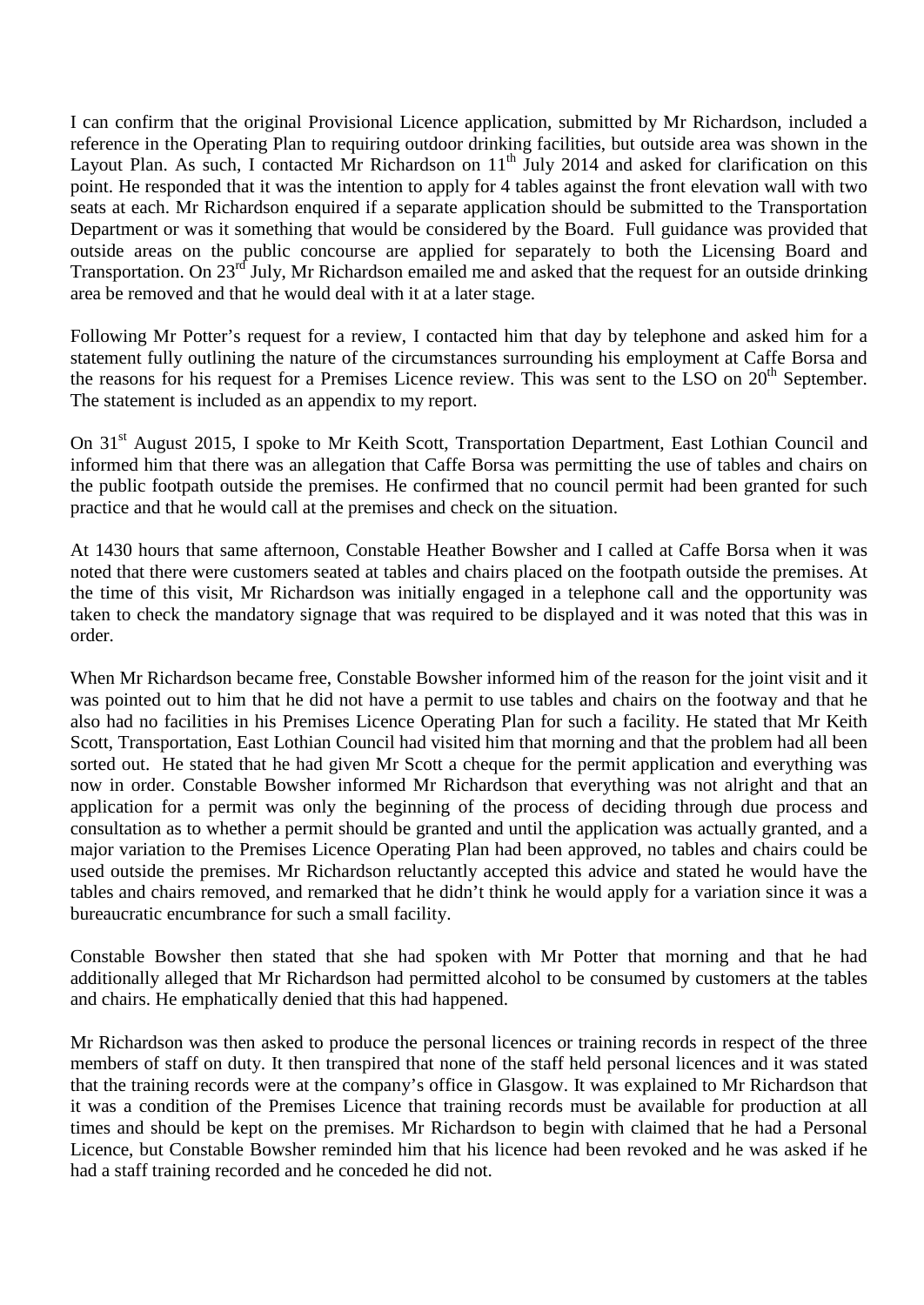At this juncture, I left Constable Bowsher and Mr Richardson to discuss the need for alcohol to be removed from display and not sold until proper staff training had been carried out. I then went and spoke with the 3 members of staff on duty and found them to be co-operative, but somewhat cautious with their answers to questions. I asked if any of them had served alcohol to customers seated at the tables and chairs on the footpath. All stated that it was not permitted in the licence and that no one was allowed to drink outside. I asked if anyone had to their knowledge been served alcohol earlier that 1100 hours and all stated that they were not aware of this happening and that Mr Richardson had not tried to persuade them to do so at any time. I asked if they had been given any alcohol training and they collectively stated that they had received about an hour's training from Mr Potter. They confirmed that none of them had signed a staff training record.

The following day I spoke with Mr Keith Scott, Transportation Department, and he updated me on his visit the previous day to Caffe Borsa. He stated that he had told them that they didn't have permission for the placement of tables and chairs on the public footway. He said "the manager acknowledged that he knew he required a permit and was expecting a visit. I gave him the relevant application form to apply for consent and stipulated that there would be no issues with him getting consent presuming the relevant structural report was satisfactory. He was informed that there would be a fee of £200 for the initial consent and was happy to pay this. The application form was left with Mr Richardson and no money or cheque was paid over at the time of my visit".

On 3<sup>rd</sup> September 2015, I went on annual leave and PC Bowsher elected to continue with enquiries into this review.

In summary, Mr Richardson has had a considerable amount of contact with the LSO before during and after the application process for the grant of an alcohol licence in respect of Caffe Borsa and been given sound guidance on all aspects of compliance with the Licensing (Scotland) Act 2005 and associated legislation, but at times he has deviated from the advice given and relied on past experience of setting up numerous enterprises, which he frequently commented on, and as such he now needs to not just do what he thinks is alright and listen and comply with the expert direction afforded to him.

R. Fruzynski Licensing Standards Officer

Appendix (overleaf) – Statement from Mr Kevan Potter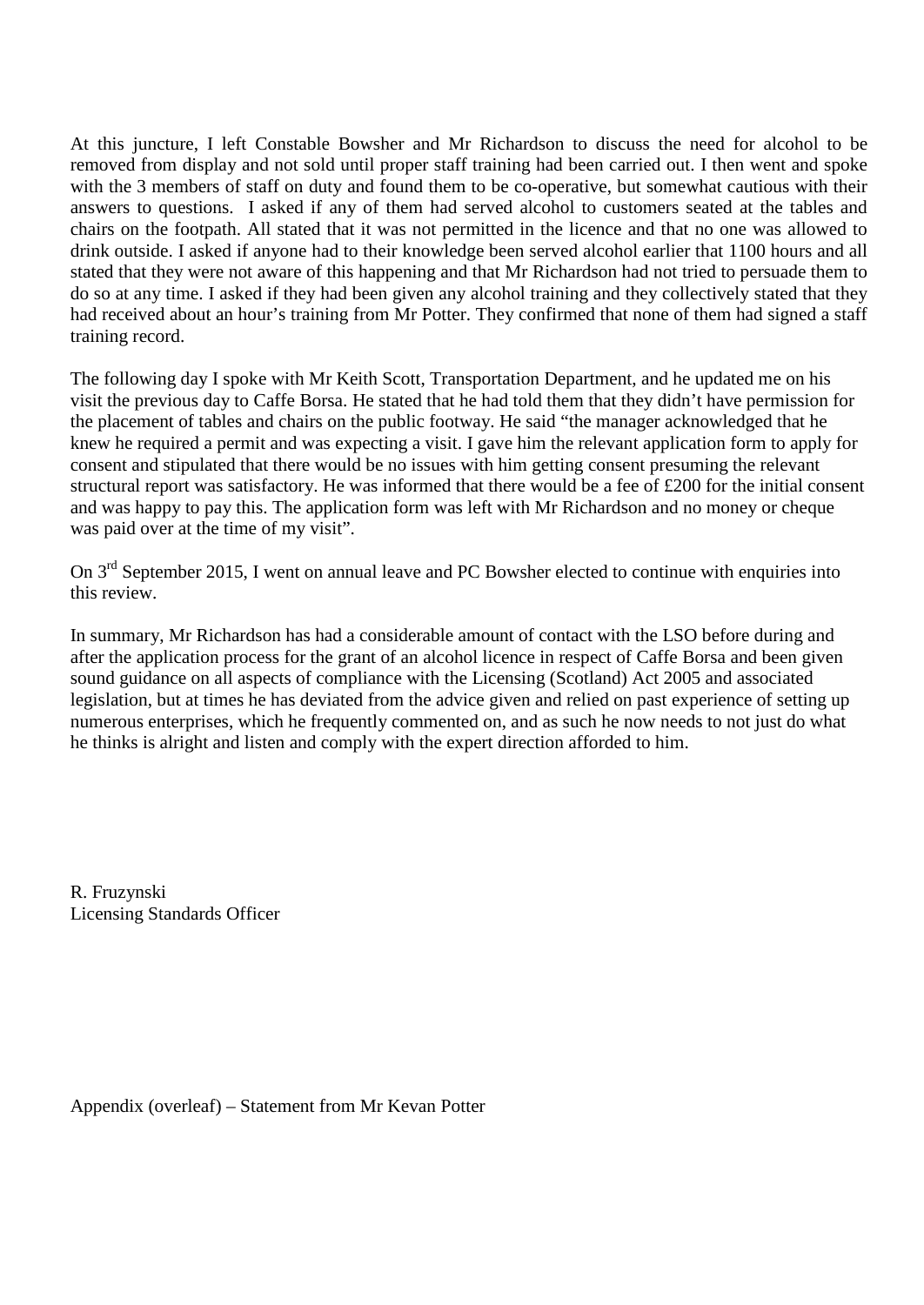Appendix

Kevan Potter 20/09/2015

## STATEMENT OF EVENTS

On 13 July 2015 I applied for a position that was advertised on Gumtree for a Store Manager of a new place that was opening in Musselburgh. I almost immediately received a reply inviting me for an interview on 16 July 2015. At the interview Gordon Richardson explained to me that he would normally be the DPM but in this situation it would be myself as he lived too far away. I went on holiday on 20 July 2015 and on 21 July I received a call from Gordon and he offered me the job of Store Manager. He said he urgently needed a scanned copy of my Personal License and I explained that I wouldn't be home until late afternoon on 24 July. Upon my return from holiday I emailed scanned copies of both my license and my passport.

On Wednesday 29 July I started work as the Store Manager at Caffe Borsa. David Kennedy, a man who was brought in by Gordon to set up the store, had said to me that as I was going to be the DPM when the staff came in I should do the 2 hours mandatory training required for them to sell alcohol. Gordon told me that I shouldn't spend two hours training them as "we are so small, that licensing laws don't apply to us." I told him that this wouldn't happen but I would need the paperwork printed off so I could sign off that I had done the training with all staff. I gave them one hour training that day as the premise license wasn't through. Despite numerous attempts to get Gordon to give me the paperwork this never materialised.

On Thursday 30 July we were setting up the store and we had a visit from Rudi Fruzynski, the Licensing Officer. He was going through a few things with me as I was the DPM, during this meeting it was mentioned in a conversation between Rudi and Gordon, that Gordon had in fact been banned from holding a Personal License as he hadn't kept his training up-to-date. At this meeting Rudi explicitly told us that we under no circumstances were we allowed tables outside the premises without prior consent from ELC. And also highlighted that one of the terms of our license was that no alcohol be consumed outside at any time. Despite this Gordon insisted in having table and chairs outside, he bought garden tables from IKEA and insisted on hot days that we take two interior tables and put them outside also. When Rudi left the premises that day Gordon told me "keep him sweet" and again told me that "he will leave us alone because we are so small and the licensing laws of East Lothian don't apply to us".

We opened on Friday 31 July but no alcohol was sold as I insisted that it would not be sold until I had a copy of the premises license in my hand. Gordon was not happy about this. I didn't see a copy of the premises license until Tuesday 25 August but I had phoned a couple of weeks before this and spoke to a woman called Maree and she confirmed the license had been granted but it had been sent to Gordon's registered office in Glasgow but if they hadn't received it they were to call the council immediately to inform them of this. Every time I asked about the license up until 25 August I was always told "it's in hand Kevan". When I saw the premises license the holder of it was a company called BDL Property Management Ltd, I asked Gordon who this was and why they had been given my license details. He told me they owned the premises, I feel that this should have been mentioned to me before I sent my license and passport to him.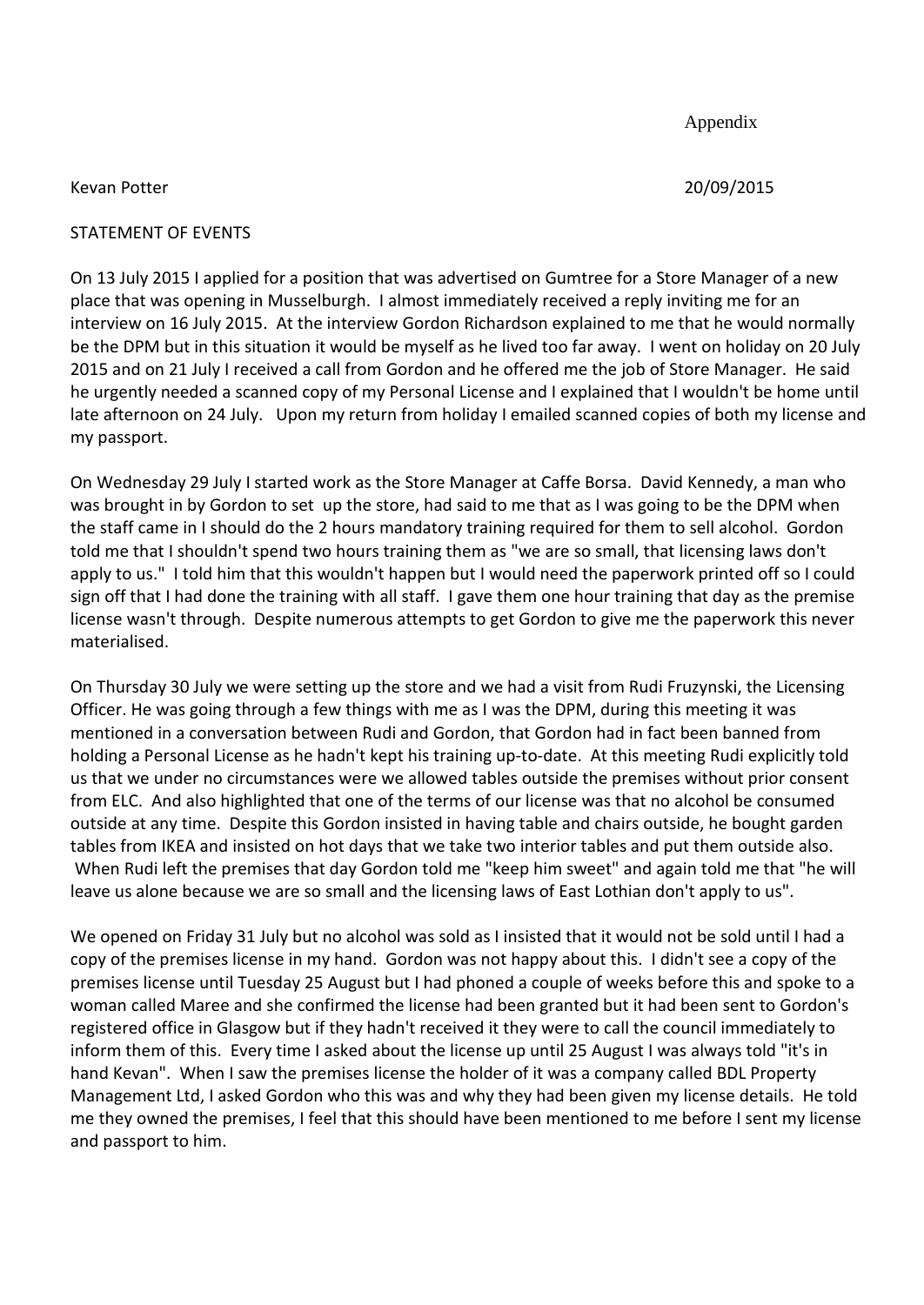On numerous occasions I had conversations with Gordon regarding selling alcohol. On Sunday 30 August at 10.45 am I was approached by a couple of people and they said to me that they would like two large glasses of rose wine to sit outside. I informed them that it was outwith permitted hours and alcohol was not allowed to be consumed outside the premises. One of the people took exception to this and informed me that they had been served wine and had been allowed to consume it at the tables outside the previous week. They said they had been served an older guy, with white hair, stubble and wearing yellow driving glasses on his head. This description is a perfect match to Gordon. They informed me that Gordon had told them he was the owner and asked me who I was to speak against him. I informed them that I was premises manager and Gordon's name isn't even on the license and as the premise manager I had a legal duty to serving alcohol within permitted times and in the correct places. They left the premises.

When I mentioned this to Laura Millar, one of the baristas, she told me that in fact it did happen and that Gordon had told her "you didn't see that". I called Gordon but got no answer, in fact I called him a total of 32 times. In between all these calls I texted him and challenged him about this and he told me on the text that no alcohol was ever sold outside. I asked him if that meant that two members of the public and one of his staff were lying and he was telling the truth. I got no reply. After all these calls I messaged Gordon and told him I wanted to see him as this is a serious matter that could affect my personal license as well as the premise license but would have no consequences for him and if I didn't hear from him I was closing his shop until he spoke to me. He didn't answer so I closed the premises. I spoke to Sarah Currie, the premises supervisor an hour later and when I told her about the alcohol getting served outside and Gordon denying it her words were "he is a liar, he told us "you didn't see that"". Sarah told me she was very angry at the fact that he had done this knowing it was illegal.

Later that evening I received a call from what turns out to be a switchboard number for Police Scotland. They called me back and I spoke to a PC Stuart in Musselburgh and he told me that Gordon had been in and reported that I had stolen the keys for the cafe. At the time I closed up the shop as far as I was concerned I was still the premises manager. He didn't email me to inform me he had sacked me until around 11.00 pm that evening. I found this very bizarre given it was him that broke the law in the first place. I felt he was trying to cover up for his negligence.

I handed the keys in to PC Stuart at Musselburgh and had a conversation with him at the doors of the station and he informed me that I needed to speak to Heather Bosha the police licensing officer for East Lothian as a matter of urgency. I called to speak to her at 8.00 am on Monday 31 August, she called me back and I gave a statement to her over the phone, at which point she informed me she would contact Rudi and they would do joint visit that morning to Caffe Borsa.

I have since met with Heather at Tranent Police Station and gave a further statement to her regarding the situation. Gordon Richardson also threatened me by telling me that he would request a review of my personal license and my ability to hold a license in the future. This is something that I found strange as it was him who broke the law and it is him that has been careless in the management of his own personal license.

After further investigation of Gordon I found out that he has been banned from being a company director or being involved in the setting up, marketing, management and day-to-day running of a business by the government's Insolvency Service until September 2016. As far as I was concerned Gordon was our boss and the company owner as this is what he led us to believe. It turned out that his